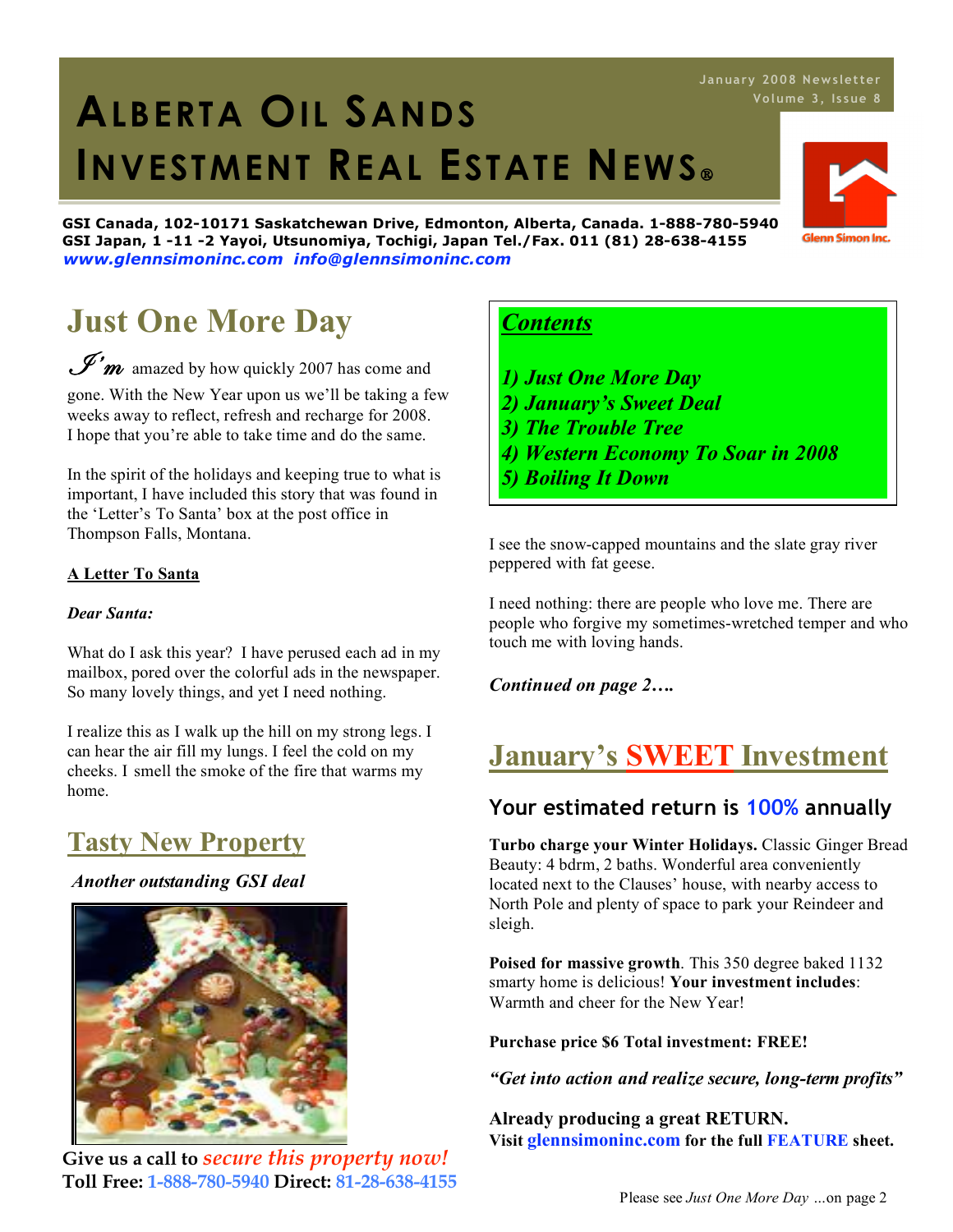### **Just One more Day**

#### *Article by Glenn Simon Inc.*

**There** are neighbors who smile in the store. There are shopkeepers who are tolerant when I don't have enough money. There are kind faces in public places.

There is a fat pregnant cat who sneaks into my garage. Dogs and other cats share my hearth; I love to feel their fur with my feet. There are hawks that teach their young of flight, right there behind my house. There are deer that tiptoe into my yard and savor the fat apples in the snow.

Rows of glassed vegetables; green beans, tomatoes, peas and carrots color my pantry. And a rusty bucket of hand tools and neatly dried seeds promises next year's riches.

I need nothing! Christmas promises already fulfilled redeem my foolish life, and occasionally I glimpse the feast that awaits me when this earthly one is done.

# **The Trouble Tree**

#### *Author Unknown*

#### **The carpenter I hired to help me restore an old farmhouse had just finished a rough first day on the job.**

A flat tire made him lose an hour of work, his electric saw quit, and now his ancient pickup truck refused to start. While I drove him home, he sat in stony silence.

On arriving, he invited me in to meet his family. As we walked toward the front door, he paused briefly at a small tree, touching the tips of the branches with both hands. When opening the door he underwent an amazing transformation. His tanned face was wreathed in smiles and he hugged his two small children and gave his wife a kiss.

Afterward he walked me to the car. We passed the tree and my curiosity got the better of me. I asked him about what I had seen him do earlier.

Today I discovered a hole in my jeans. I felt the December air slither down my leg. How mighty is the hand that sweeps the wind along the mountains. Santa, dear old soul, just give me another day like this one in my life.



*"Oh, that's my trouble tree,"* he replied." I know I can't help having troubles on the job, but one thing's for sure, troubles don't belong in the house with my wife and the children. So I just hang them on the tree every night when I come home. Then in the morning I pick them up again."

He paused. "Funny thing is," he smiled, "when I come out in the morning to pick 'em up, there ain't nearly as many as I remember hanging up the night before."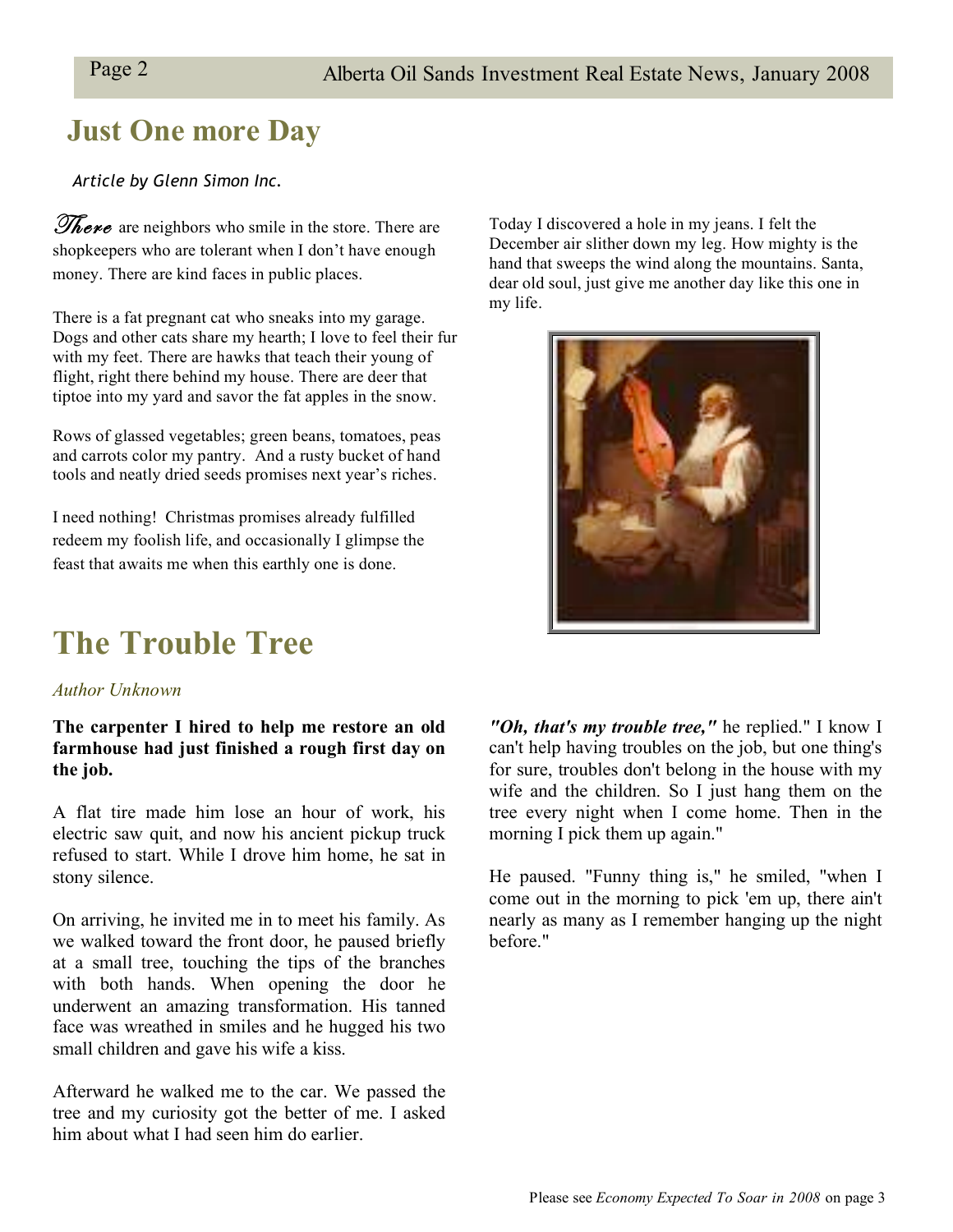## **Economy Expected To Continue To Soar In Western Canada 2008**

*By: The Canadian Press: Oil Week* Published: Thursday, December 13th, 2007

**Edmonton** – **The boom that has radically transformed the economy of Western Canada will begin to alter the very skylines of its core cities starting in 2008. But at ground level, the battle will rage on for the most precious and scarce of Canadian commodities workers.**

In Drive through Calgary's downtown and you'll come across the footprint of the Bow Tower. It's one big hole in the ground, blocking off a street and further snarling the maddeningly congested traffic that perpetually inches and honks its way through the city's concrete heart.

When completed in a few years' time, the curvy structure will rise 59 storeys the tallest building in Western Canada, second only to Toronto's 72-storey First Bank Tower. It will cost well over a billion dollars, and its 1.7 million square feet (153,000 square metres) of space will be home to about 4,000 employees of natural gas giant EnCana (TSX:ECA) as well as retail shops and sky gardens.

In Edmonton, shovels will clash with earth early in 2008 on the new 265,000-square-foot (23,850 square metre) Epcor Tower, which will eventually rise 28 storeys to dominate the downtown landscape behind City Hall.

Nearby, a crane is already tearing apart the old art gallery to be replaced by a state-of-the-art centre. In south Edmonton, three cranes tower over the University of Alberta campus, where the leading-edge Mazankowski Heart Institute is set to open in the new year. Three more highrises are slated to follow on the same parcel of land the first highrise construction in the Alberta capital in two decades.

"In Alberta, we're looking at \$200 billion of construction," said Bruce Irvine, vice-president of development and retention for Calgary Economic Development.

"To find a similar level of activity you have to go to Dubai or Shanghai. "It's world-scale.''

In Calgary, an estimated \$24 billion is spread over 251 projects, including a \$1.3-billion hospital in the teeming south, and a twin-tower office complex in the core. Residential construction is roaring in the Beltline district south of downtown. Thousands of condos are being built or are on the drawing board for a city of one million-plus that has grown by 115,000 in the last half-dozen years.



*The New Year is set for continued economic success in Alberta and Western Canada*

#### *"In Alberta, we're looking at \$200 billion of construction. To find a similar level of activity you have to go to Dubai or Shanghai. It's world-scale." - Bruce Irvine, VP Calgary Economic Development.*

Irvine said the key is blending the residential near the commercial areas to more vibrancy and activity in the downtown. "In the last boom it was all about building office space and single-family homes,'' said Irvine. "This time it's about building a city, a great city.

"The skyline will change because of the signature architecture, but the biggest difference in two to five years will be felt on the street." Alberta's population has now surpassed three million, a hike of 3.1 per cent over 2006.

Next door in Saskatchewan, the province long-considered Alberta's impoverished Confederation twin, history is being turned on its head. The province according to Sask Trends Monitor has fewer people leaving and more arriving to seek rewards in a hot economy galvanized by potash, uranium, oil and gas. The demographic tracking firm estimates that more than 7,700 newcomers arrived in Saskatchewan by late 2007 about 2,700 more than had left.

"When you grew up in Saskatchewan it was, `Where are you (eventually) going to go? Calgary? Edmonton? Toronto? Vancouver? We didn't have the opportunities here in Saskatchewan,'' said John Hopkins, CEO of the Regina and District Chamber of Commerce. "That has drastically changed. We need to get the message out to kids as low as Grade 6 to say `The opportunities are here in Saskatchewan and they're very good opportunities.''